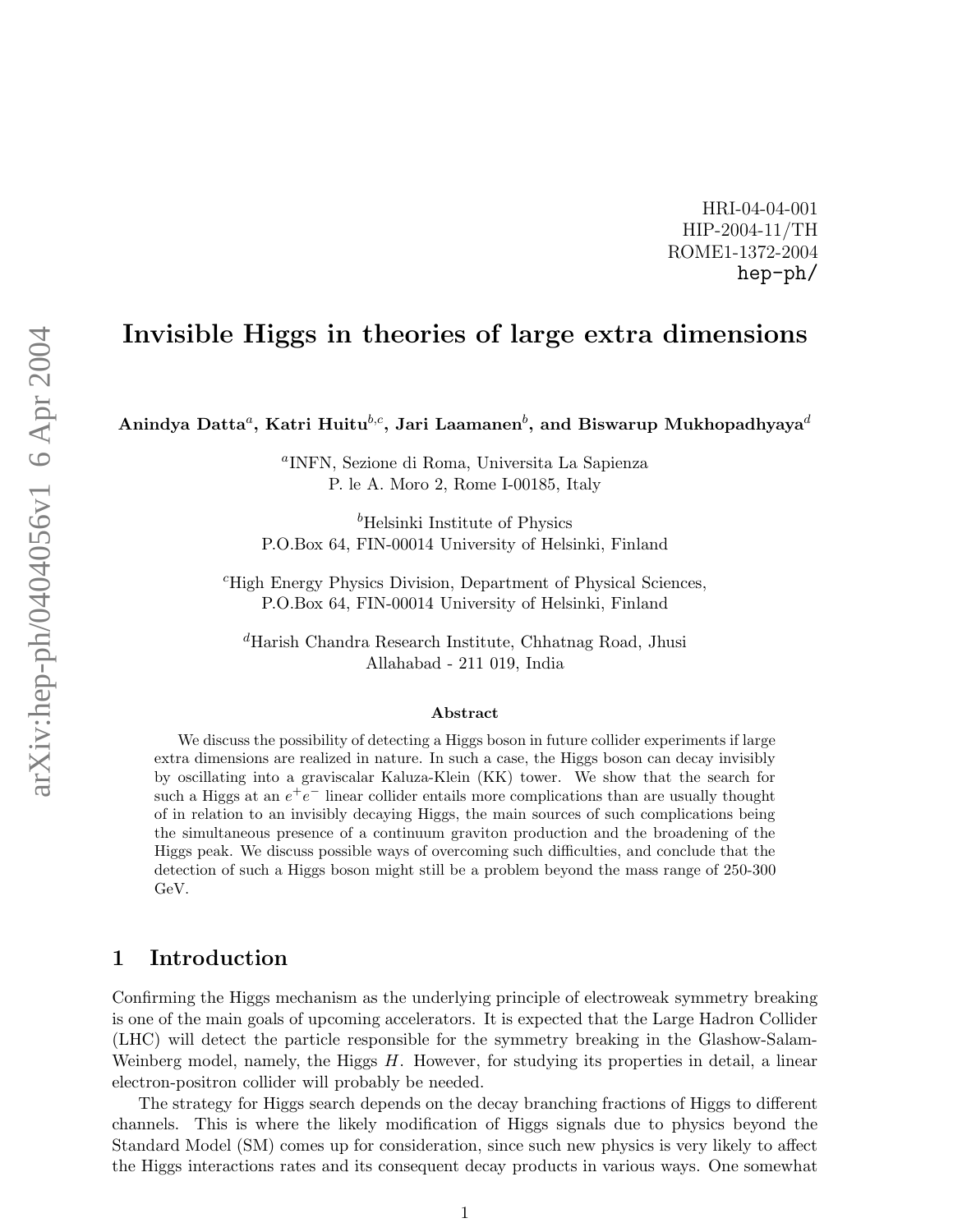bizarre (but by no means inconceivable) possibility in this context is that a Higgs can have a substantial branching ratio for decay into invisible final states. This possibility has been underlined in a number of well-motivated theoretical options [1, 2, 3, 4, 5, 6, 7, 8].

It is expected in some of these options that such invisible decays will dominate, making the Higgs boson difficult to identify in collider experiments. It is therefore a rather interesting subject of investigations as to the nature and extent of invisibility acquired by Higgs, and how it can be related to specific aspects of the theories concerned, whether it be supersymmetry [4], majoron models [5, 6] or models with extra compact spacelike dimensions [7, 8]. Our interest in this paper is to study the invisible decay modes suggested in models with extra dimensions.

Theories of the aforementioned type have been popular in recent times, because (a) they offer a rather appealing solution to the hierarchy problem, and (b) they entail the prospect of testing gravitational effects in TeV-scale experiments.. Broadly two such types of models have been studied so far, namely, the Arkani-Hamed-Dimopoulos-Dvali (ADD) [9] and Randall-Sundrum (RS) [10] types. Both of them envisage extra compact spacelike dimensions, with gravity propagating in the 'bulk', while all the SM fields are confined to  $(3+1)$  dimensional slices or 'branes' in the minimal versions of both types. In ADD-type models, one has a factorizable geometry, where the projection on the brane leads to a continuum of scalar and tensor graviton states, whose cumulative effect gives new contributions at the TeV scale, thus providing a natural cut-off to SM physics. In RS-type models, on the other hand, a non-factorizable geometry is assumed, where the size of the fifth dimension is small and hierarchy is removed by a 'warp' factor with a large negative exponent, which scales down large mass parameters on the visible brane. The discussion in this note is related to the former type of models.

An important feature of these models is that the Higgs boson can mix with the graviscalars (the tower of scalar states arising out of the projection of the graviton on the visible brane). Although it is not usually retained in the minimal model, it is perfectly consistent with general covariance to augment the four-dimensional effective action with a term

$$
S = -\xi \int d^4x \sqrt{-g_{ind}} R(g_{ind}) H^{\dagger} H,
$$
\n(1)

where H is the Higgs doublet,  $\xi$  is a dimensionless mixing parameter,  $g_{ind}$ , the induced metric on the brane and R is the Ricci scalar. As has been shown in  $[7]$ , this term basically arises from the fact that the energy-momentum tensor  $T_{\mu\nu}$  can be extended by a term of the type  $\xi(\eta_{\mu\nu}\partial_\alpha\partial^\alpha-\partial_\mu\partial_\nu)$  while it is still conserved. Once electroweak symmetry is broken, the coupling of the trace of the additional part to the graviscalars leads to a mixing between the physical Higgs field (h) and each member of the graviscalar tower. One can parametrize such mixing by the following term in the Lagrangian:

$$
\mathcal{L}_{mix} = \frac{1}{M_P} m_{mix}^3 h \sum_n S_n,\tag{2}
$$

where,  $m_{mix}^3 = 2\kappa \xi v m_h^2$ ,  $M_P$  is the reduced Planck mass, and v is the Higgs vacuum expectation value.  $\kappa$  can be expressed in terms of the number of extra dimensions:

$$
\kappa \equiv \sqrt{\frac{3(\delta - 1)}{\delta + 2}}\tag{3}
$$

 $\delta$  being the number of extra compact spacelike dimensions.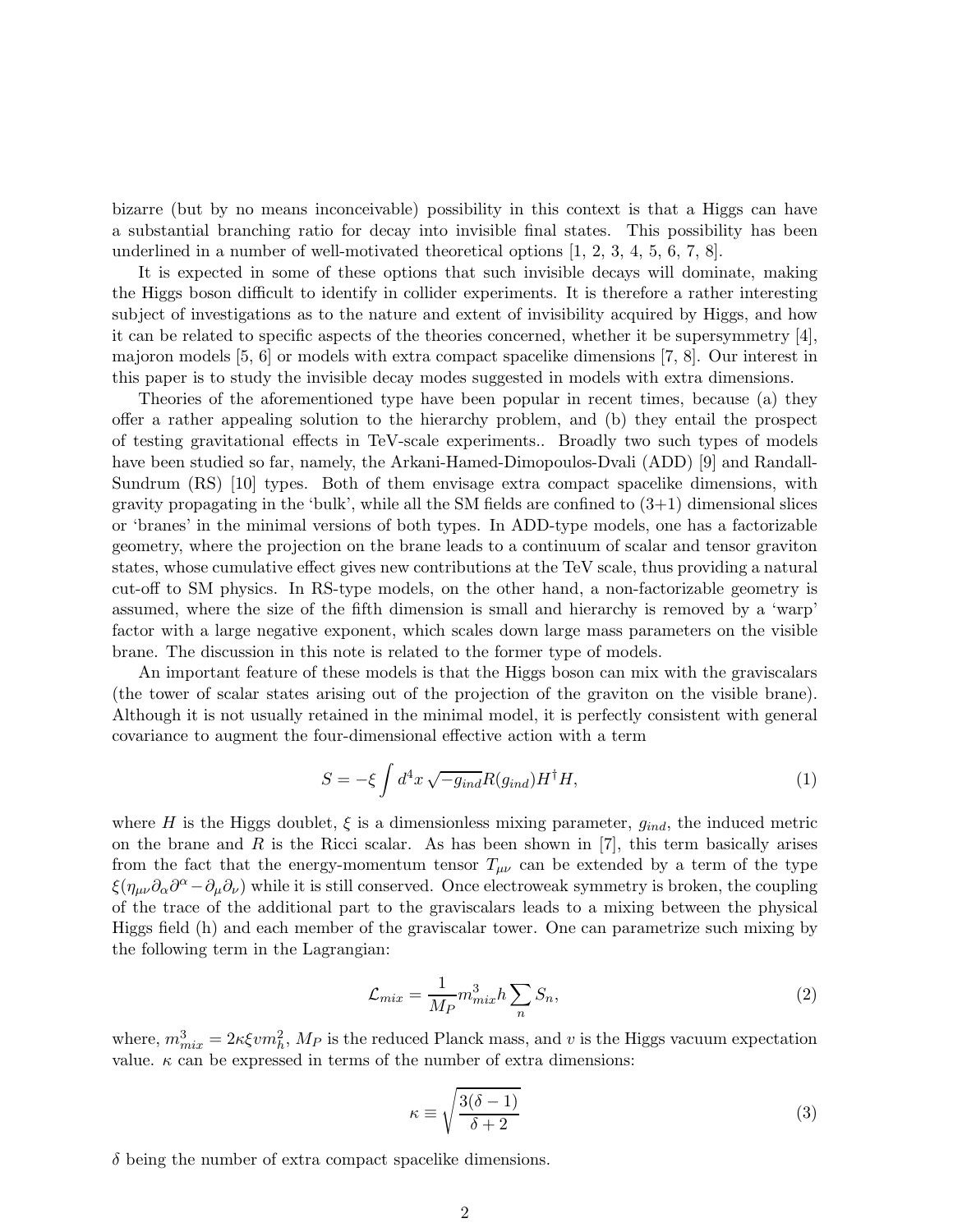It should be mentioned here that the effects of extra dimensions on the Higgs decay modes are different in the case of large or small extra dimensions. This is due to the different spacing of the KK-towers. In the case of the small extra dimensions the spacing is large, and the observable effect is expected to come from the nontrivial mixing of the Higgs boson with the single graviscalar in the model, called radion [10]. The consequences of radion-Higgs mixing have already been explored in the literature [7, 11]. In the case of the large extra dimensions the major effects are due to the closely spaced KK-levels. These lead to the possibly effective 'invisible decays' of the Higgs boson, via oscillation into one or the other state belonging to the quasi-continuous tower of graviscalars [7]. The consequence of this strange phenomenon in the context of collider experiments is our concern in this note.

In recent years the invisible decays of the Higgs boson have been under scrutiny, and methods have been developed to detect the invisible Higgs. These are based on tagging of some other particle than the decay products of the Higgs. Mass limits for a Higgs boson decaying dominantly to invisible particles have also been obtained by the LEP experiments [12]. It is assumed that the Higgs boson is produced in association with a Z-boson, which decays either to charged leptons or hadrons, and a constraint that the decay products are consistent with the Z mass is applied. Then the mass limit of  $m_H > 114.4$  GeV can be established. What we wish to emphasize here is that a scenario, where invisibility is induced by scalar-graviscalar mixing, brings in some additional complications in detecting Higgs signals. Some ways out of such complications are suggested here.

In section 2 we present the branching ratios for invisible decay in terms of the fundamental parameters of theory. Different aspects of the ensuing Higgs signals in a high-energy  $e^+e^$ collider are discussed in section 3. We summarise and conclude in section 4.

#### 2 Higgs invisible decays with scalar-graviscalar mixing

The usual way to handle a case of mixing (as defined in Eq.  $(2)$ ) is to diagonalise the mass matrix and define the physical scalar eigenstates. However, due to the presence of an infinite number of members of the graviscalar tower, it is technically difficult to tackle this problem in this way.

Instead, one proceeds by considering the Higgs propagator in the flavour basis itself and incorporating all the insertions induced by the mixing term. This requires one to integrate over a tower of quasi-continuous states. As has been shown in [7], the provision of thus having a large number of real intermediate states inserted leads to the development of an imaginary term in the propagator. This imaginary part can be interpreted as an effective decay width entering into the propagator after the fashion of the Breit-Wigner scheme  $[7]:$ <sup>1</sup>

$$
\Gamma_G = 2\pi \kappa^2 \xi^2 v^2 \frac{m_h^{1+\delta}}{M_D^{2+\delta}} S_{\delta - 1},\tag{4}
$$

where  $M_D$  is the  $(4 + \delta)$ -dimensional Planck scale (also called the string scale) and  $S_{\delta-1}$  is the surface of a unit-radius sphere in  $\delta$  dimensions, given by

$$
S_{\delta-1} = \frac{2\pi^{\delta/2}}{\Gamma(\delta/2)}\tag{5}
$$

<sup>&</sup>lt;sup>1</sup>Our calculation of the width agrees with [15] where the width is twice the value in [7].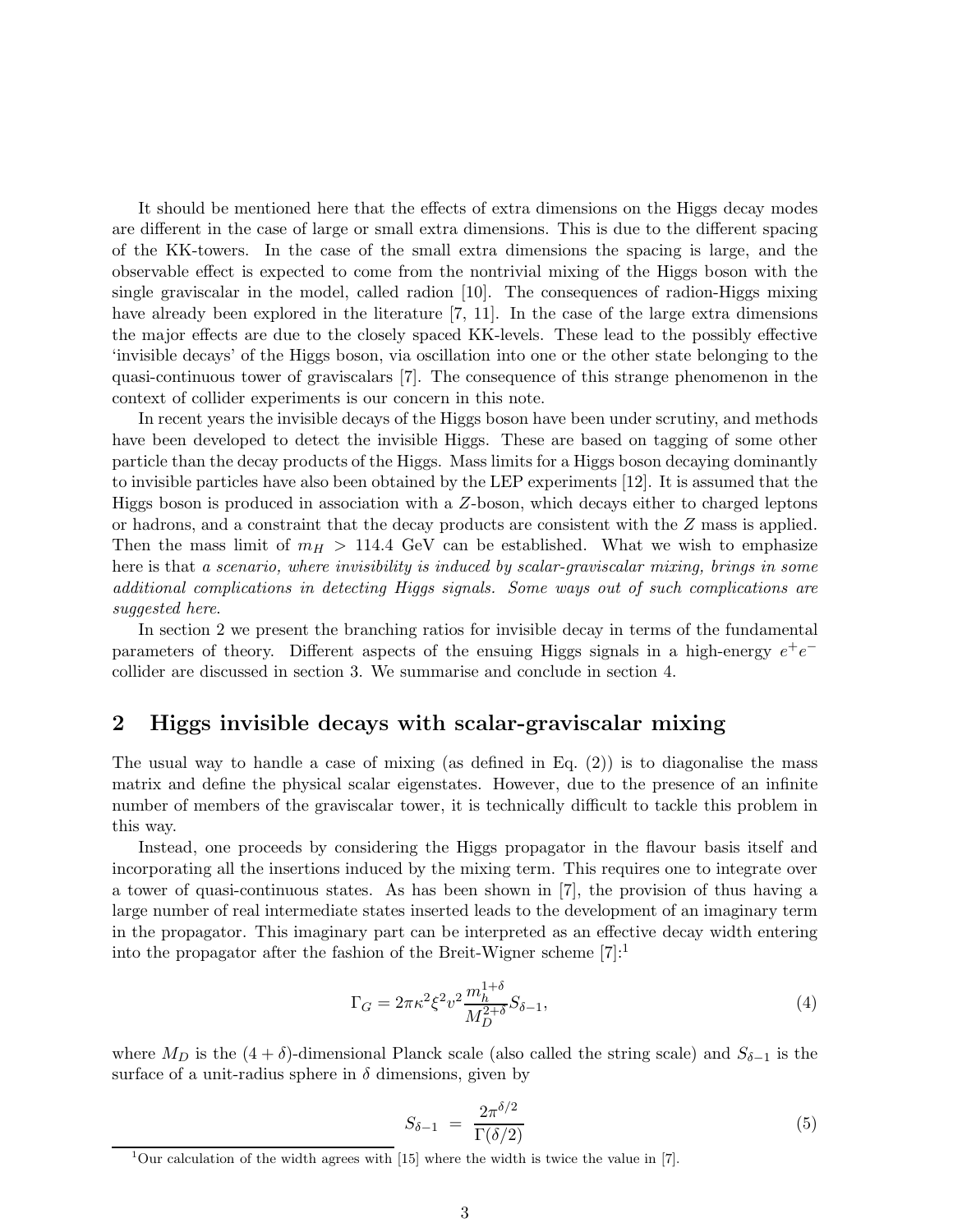| Decay width (GeV) of the Higgs boson           |                 |                                                                          |  |                             |                             |       |  |  |
|------------------------------------------------|-----------------|--------------------------------------------------------------------------|--|-----------------------------|-----------------------------|-------|--|--|
|                                                | $m_D = 1.5$ TeV |                                                                          |  | $m_D = 3$ TeV               |                             |       |  |  |
|                                                |                 | $\delta = 2  \delta = 3  \delta = 4  \delta = 2  \delta = 3  \delta = 4$ |  |                             |                             |       |  |  |
| $m_h = 120 \text{ GeV}$   0.62   0.163   0.032 |                 |                                                                          |  |                             | $0.044 \pm 0.016 \pm 0.011$ |       |  |  |
| $m_h = 200 \text{ GeV}$ 6.445                  |                 | 4.814                                                                    |  | $3.918$   $3.778$   $3.638$ |                             | 3.608 |  |  |

Table 1: Total decay width of Higgs boson in presence of Higgs-graviscalar mixing with mixing parameter  $\xi = 1$ .

This invisibility can be understood qualitatively in the following way. Due to the presence of the mixing terms, a Higgs boson, once produced, has a finite probability (proportional to  $\xi^2$ ) of oscillating into a quasi-continuous multitude of invisible states, corresponding to the graviscalar tower. Though the mixing between the Higgs and any one of the graviscalar is the same, this transition would be favoured when masses of the Higgs and the corresponding graviscalar are close to each other. The mixing is suppressed by  $M_P$ . But summing the oscillation probabilities over the tower can make the resulting probability for the Higgs going into one of many graviscalars quite big. Couplings of each graviscalar to ordinary matter being suppressed by Planck mass, any of the states the Higgs can oscillate into is practically invisible. Thus, the Higgs, once transformed into a graviscalar, becomes invisible and this is reflected in the 'invisible' decay width developed by the propagator.

Assuming that the graviton KK tower is the only source of the invisible width in the model, we have plotted in Fig. 1 the invisible branching ratio as a function of the mixing parameter. Two masses for the Higgs boson, namely,  $m_h = 120 \text{ GeV}$ , and  $m_h = 200 \text{ GeV}$ , have been used. The plots have been made for  $M_D = 1.5, 3,$  and 10 TeV and for  $\delta = 2$ . In Table 1, total Higgs boson widths are presented for two values of  $m<sub>D</sub>$ , namely 1.5 and 3 TeV; in presence of Higgsgraviscalar mixing. For  $m_h = 120 \text{ GeV}$ , width of the SM Higgs boson is of the order of  $10^{-3}$ GeV. With the on-set of mixing term, the width has become 0.62 GeV for a more favorable case  $(m_D = 1.5 \text{ TeV}, \delta = 2)$ , which is evident from the table. The decrement of the width with increasing  $\delta$  can be explained by the steady decrease of number density of graviton states in which the Higgs could oscillate. A closer look to the numbers in the second row (for a Higgs mass of 200 GeV), reveals the importance of WW, ZZ decay channels for Higgs and the comparative strength of these with invisible channel. Decay width of a 200 GeV SM Higgs boson is nearly 2 GeV. At this mass we see that invisible width is comparable with visible channels.

The message emerging from the above discussion is that this effective invisible decay width grows as  $m_h^3$  for  $\delta = 2$ . This implies that even for  $(m_h < 2m_W)$  total Higgs decay width can be considerably larger than the Standard Model width which in this range is dominated by the decay to fermion pairs and is proportional to  $m<sub>H</sub>$ . As a consequence, even for a light Higgs boson, Higgs resonance may not be very sharp. This fact has to be taken into account when one attempts to reconstruct such a Higgs through the recoil invariant mass peak at a linear electron-positron collider.

Invisible decay of Higgs boson is also possible in models with right-handed neutrinos propagating in the bulk [8]. However, in this article we will confine ourselves to the case of Higgsgraviscalar mixing only.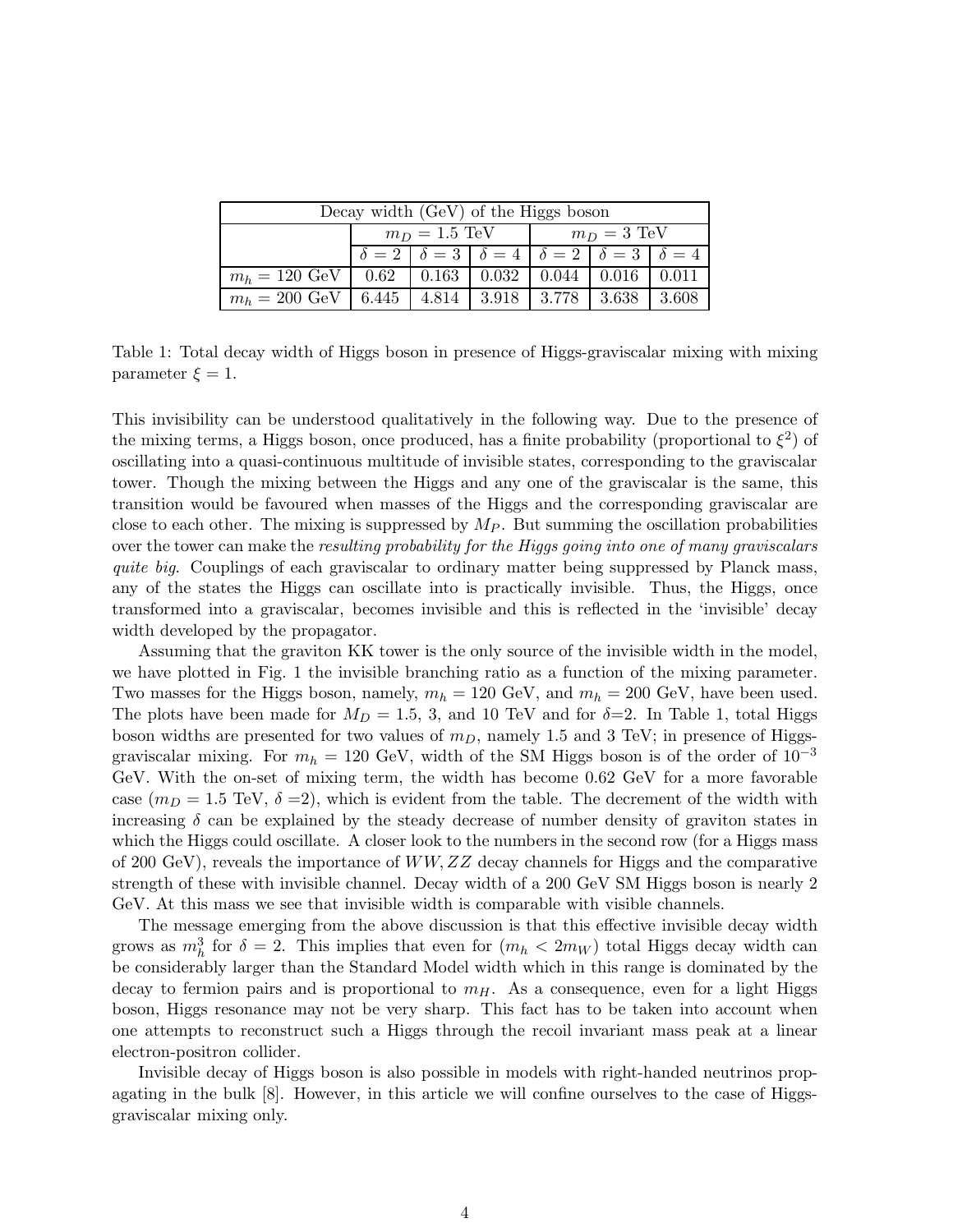

Figure 1: The invisible decay branching ratio of the Higgs boson as a function of the mixing parameter for two representative values of Higgs mass and for number of extra dimension,  $\delta = 2$ .

# $3$   $e^+e^-$  colliders

It is evident from the figures presented in the previous section that the Higgs can have a very large invisible branching ratio in the scenario considered here. The identification of such a Higgs at hadron colliders is in general a difficult task; associated productions such as  $WH$  has been studied at Tevatron and LHC [6] only in the context of four dimensional models. The gauge boson fusion (GBF) channel may be interesting at the LHC, but is again plagued with complications, since ADD gravitons can also be produced by the same mechanism. Thus, unless a full and reliable calculation of graviton production is available, the clue on whether an invisible Higgs is produced alongside may be lost from our sight.

We consider the situation at an  $e^+e^-$  machine, where the identification of the recoil mass peak against the Z-boson in the Bjorken process is widely known to be a reliable method of detecting the Higgs boson. We therefore concentrate on this process, also known as the Higgsstrahlung process, at a linear collider with center of mass energy of 1 TeV,

$$
e^{+}e^{-} \to Z(\to \mu^{+}\mu^{-})h(\to \text{inv}). \tag{6}
$$

The final state we are interested in comprises of a  $\mu^+\mu^-$  pair with missing energy/momentum (corresponding to one or the other of the graviscalars). Due to a sizable Higgs width even for light Higgs bosons, we do not use the narrow width approximation, but rather treat the Higgs boson as a propagator (inclusive of an invisible width) while calculating the cross-section. We have also taken into account the direct graviscalar production alongside.

At the center-of-mass energies we are concentrating on, the production of Higgs boson in  $ZZ$ - and  $WW$ -fusions is also important. However, since we are interested in the invisible decay of the Higgs boson, the  $WW$ -fusion channel is not suitable for our purpose, as in the final state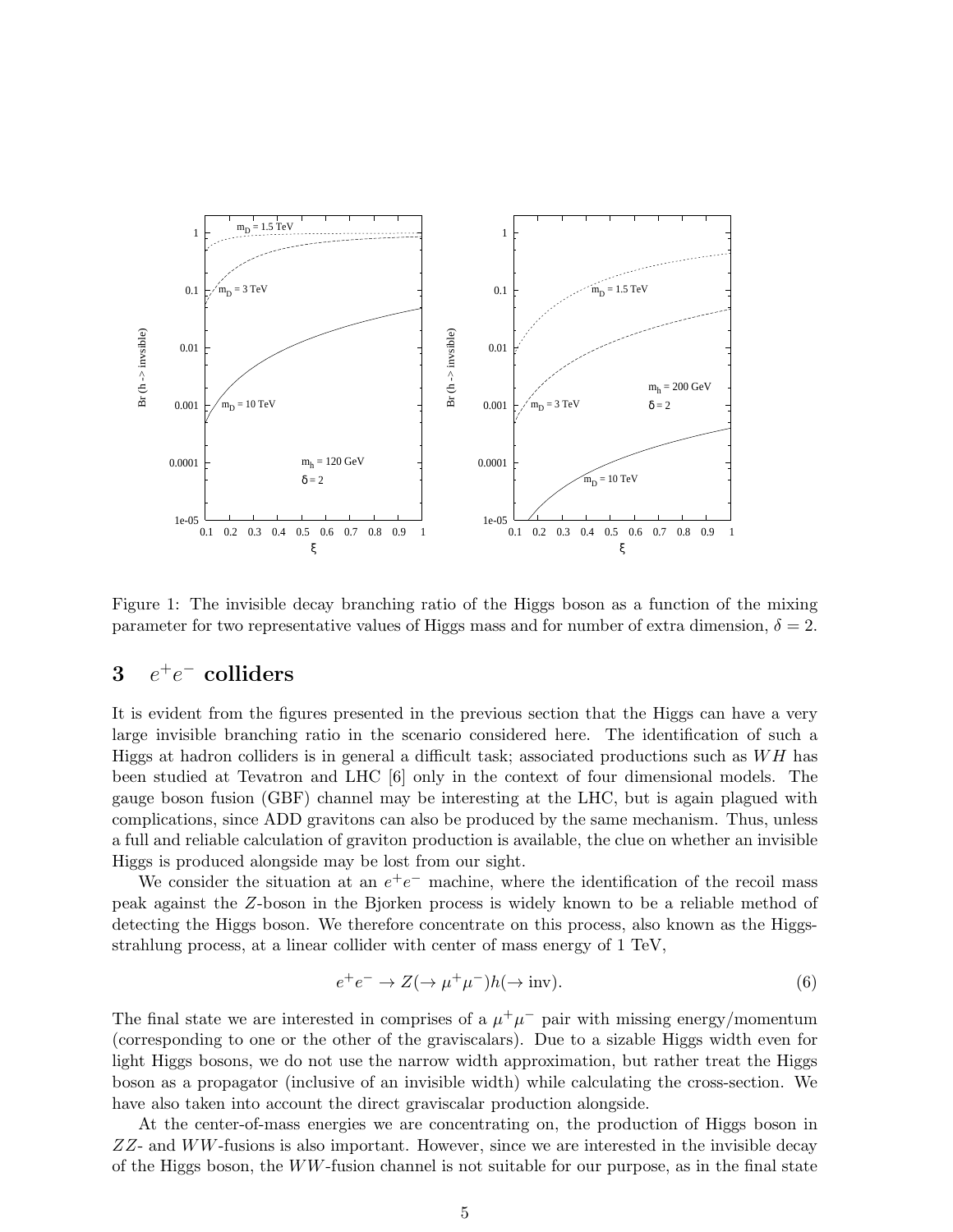we are left with an invisibly decaying Higgs with two neutrinos. A closer look at the Higgs production cross-sections [13] in different channels at the  $e^+e^-$  collision reveals that the rate for  $He^+e^-$  in the Higgs-strahlung and ZZ fusion channels may be comparable for low Higgs masses and center of mass energies higher than 500 GeV. Thus the Higgs/graviscalar production in ZZ-fusion channel would also contain in the final state a charged lepton pair with an invisibly decaying Higgs. The gravitensor production rate should be fully estimated in the same channel. In the present work, we will report only on the Higgs-strahlung process, which already shows the relative importance of gravitensor and Higgs production, as well as the correlation of 'signal' and 'background' in particular examples of invisible Higgs in extra dimensional models. That is why we have chosen to illustrate our main point by focusing on the  $\mu^+\mu^-$  final state.



Figure 2: Feynman diagrams contributing to the process  $e^+e^- \to ZS_n$ .

The spin averaged squared matrix element for graviscalar (of mass  $m_n$ ) production at the  $e^+e^-$  collision via Higgs-strahlung (Feynman diagrams are shown in Fig. 2) is given by

$$
\overline{\sum |\mathcal{M}|^2} = \frac{g^2}{4M_P^2} \frac{(c_V^2 + c_A^2)}{\cos^2 \theta_W((s - m_Z^2)^2 + m_Z^2 \Gamma_Z^2)} \left[ 2m_Z^2 s + 2(m_Z^2 - u) (m_Z^2 - t) \right]
$$
  
\$\times \left\{ \frac{g^2 m\_{mix}^6}{((m\_n^2 - m\_h^2)^2 + m\_h^2 \Gamma\_h^2)} + \frac{\kappa^2 (1 - 6\xi)^2 \cos^2 \theta\_W m\_Z^2}{9} + \frac{2g m\_{mix}^3 \kappa (1 - 6\xi) (m\_n^2 - m\_h^2) m\_Z}{3((m\_n^2 - m\_h^2)^2 + m\_h^2 \Gamma\_h^2)} \right\}\$, (7)

where  $c_V$  and  $c_A$  are defined as in the coupling of an  $e^+e^-$  pair to a Z:  $g \gamma_\mu (c_V + c_A \gamma_5)$ .

The cross-section can be easily obtained from the above after a straightforward phase space integration. Finally we have to sum over the graviscalar tower to have the observable rate. It is, however, evident from Eq. (7), that the effect of mixing is most important for the graviscalar masses close to the Higgs mass.

The important point to note here is that a similar final state can arise in such a scenarios not only from the Standard Model contributions  $(ZZ/WW)$  but also in the production of a Z-boson with towers of graviton (spin-2/spin-0). Therefore, a complete calculation on the prospects of the invisible Higgs signal has to take into account the continuum graviton production as well. This is a point that we wish to emphasize in the present study.

In our calculation, we have included, in addition to the SM processes  $e^+e^-\longrightarrow ZZ/WW\longrightarrow$  $\mu^+\mu^-+\cancel{E}$ , gravitensor production together with a Z-boson, both leading to identical final states. We use the following event selection criteria: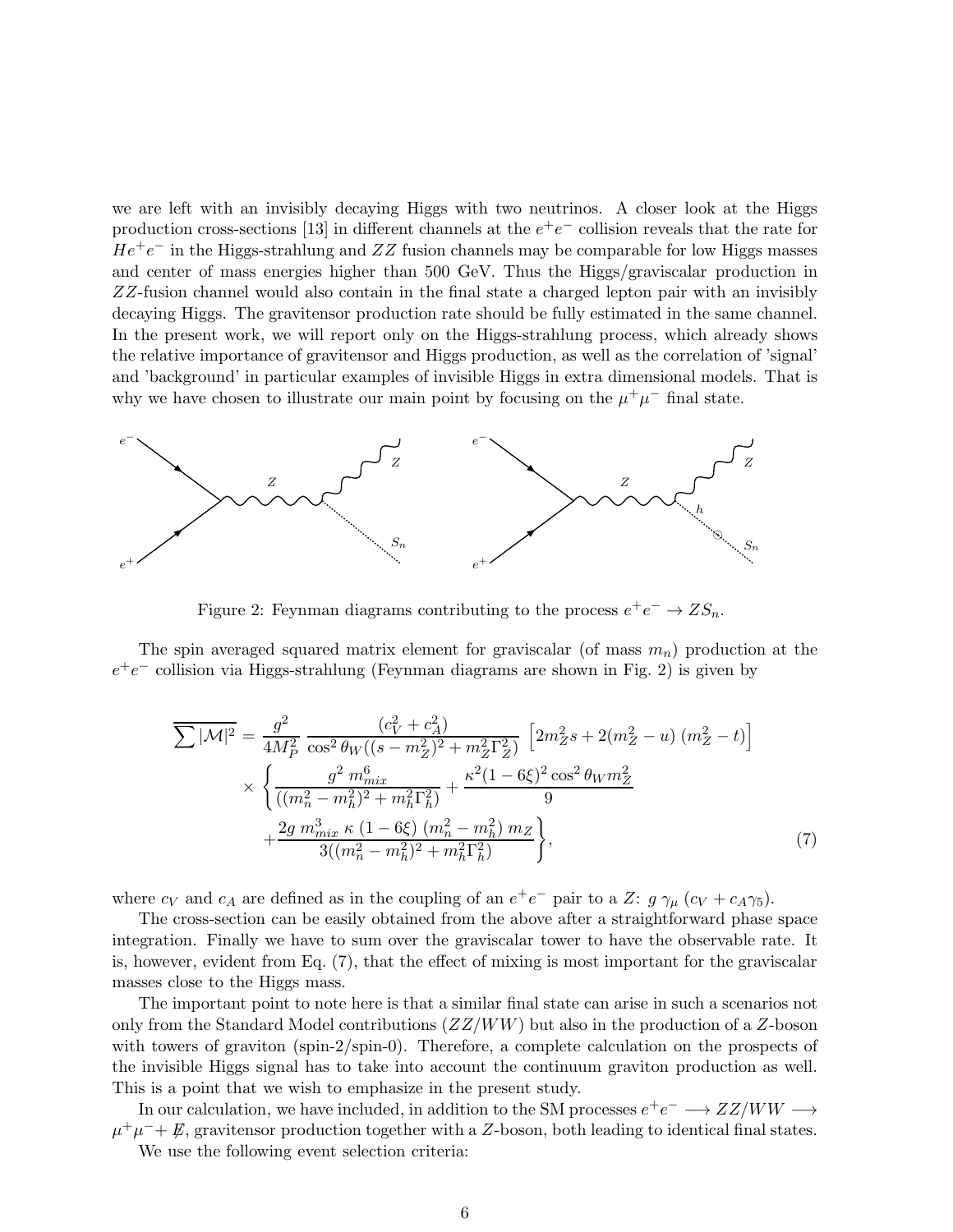•  $p_T^l > 10 \text{ GeV},$ 

# • reject any  $M_{recoil}$  in the mass windows of  $m_Z \pm 5$  GeV and again  $(\sqrt{s} - m_Z) \pm 5$  GeV,

where  $M_{recoil}$  is defined as the mass of the system recoiling against the  $\mu^+\mu^-$  pair (which peak at the Z-boson mass). The second criterion is to reject the events originating from SM ZZ production and decay. This kinematic cut also eliminates the signal of an invisible Higgs, which is very close in mass to a Z-boson or of mass in the vicinity of  $(\sqrt{s} - m_Z)$ . It is well known that the Bjorken process is not very useful in searching for a Higgs boson close in mass to the Z. On the other hand, a part of the SM background comes from the production of an on-shell Z (subsequently decaying to a  $\mu^+\mu^-$  pair) along with two neutrinos. A peak in the recoil mass distribution around  $\sqrt{s} - m_Z$  corresponds to this particular configuration. Our choice of cut on the recoil mass helps to eliminate this component of background. It is needless to mention that, this cut also removes any signal of an invisibly decaying Higgs boson around this mass range. But we have investigated that beyond a mass of 250 GeV or so, our proposed method is not very effective. Even for a 500 GeV  $e^+e^-$  machine, the above cut will affect the Higgs signal beyond 400 GeV.



Figure 3: Angular distribution of invisible Higgs as reconstructed from the  $\mu^+\mu^-$  pair. The SM and gravitensor distributions are also shown.

We will now concentrate on the possible ways to filter out the Higgs effects from gravitensor and SM contributions. Though we are dealing with invisible decay products in the final state, the environment of an  $e^+e^-$  collider enables one to reconstruct the invisible system from the information of the visible decay products. Thus, by measuring the four-momenta of the final muons, we can reconstruct the mass of the system against which this  $\mu^+\mu^-$  are recoiling. In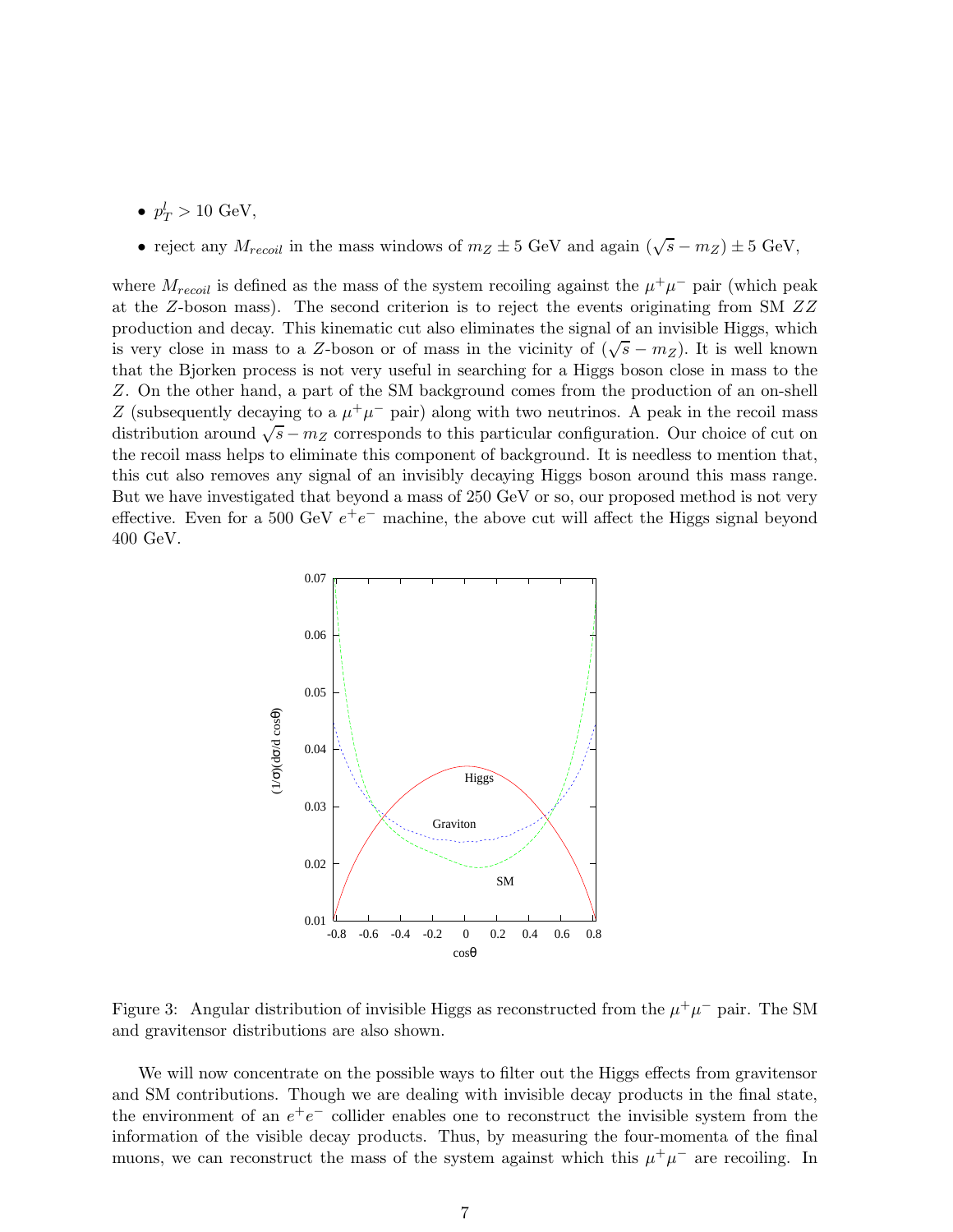the case of our interest, the recoil mass distribution peaks at the Higgs mass modulo the Higgs width and detector resolution. For the gravitensor production, the recoil mass distribution is a continuum, reflecting the monotonically increasing (quasi-) continuous density of graviton states with graviton mass. The SM contribution, as has been already mentioned, has two main channels, namely,  $e^+e^- \rightarrow ZZ$  and  $e^+e^- \rightarrow W^+W^-$ . If now nature has chosen to have large extra dimensions with non-negligible Higgs-graviscalar mixing, then the recoil mass distribution in our process of interest will show a continuum due to gravitensor and SM with characteristic peaks of Higgs boson superposed on it. The position of this peak will be determined by the Higgs mass. Now emerges a crucial issue: the height of this peak. Height of this peak is determined, apart from other parameters, by the Higgs-graviscalar mixing  $\xi$ , the same quantity which also determines the Higgs width, making the width large for  $\xi = O(1)$ . As has already been pointed out, this causes the invisible decay recoil mass distribution to lose its sharp character even for a Higgs mass on the order of 120 GeV. A larger width will essentially spread out the Higgs contribution to a number of recoil mass bins (centered around the Higgs mass) and thereby weaken the signal.

One way out of the problem is to use angular distributions which are drastically different for Higgs production as compared to SM and gravitensor production. If we concentrate on the distribution of the scattering angle of the  $\mu^+\mu^-$  system, for Higgs production this is peaked around the central part of the detector in contrast to the graviton and the SM cases, where these are peaked around the forward and backward directions with respect to the initial electron beam. This can be accounted for by the t-and u- channel electron propagators in SM and gravitensor production, particularly, when a photon (in case of SM) or a very light (nearly massless) graviton is attached to the electron line. In other words, mass of the final state particle (other than the Z-boson) and also the demand of a minimum  $p<sub>T</sub>$  of the final state particles, acts as a regulator to this singularity of cross-section in extreme forward/backward direction.

In Fig. 3, we present the normalised angular distributions for above three cases. The figure indicates that an angular cut can be used to disentangle the two new physics effects from each other, and at the same time to reduce the SM backgrounds. The Higgs signal is filtered quite effectively if we apply the following cut on the relevant angle :  $|\cos \theta| < 0.8$ . This selection criteria, killing almost 50 % of the SM and graviton production, leaves us with a prominent invisible Higgs signal, at least for a Higgs mass on the lower side.

However, even this angular cut is not of much help for higher Higgs masses. This is due to twofold reasons. First, the production cross-section itself decreases with rise in the Higgs mass. The second and more important reason, however, is the sharp increase of Higgs width with Higgs mass. For a 200 GeV Higgs boson, Higgs width is quite large due to opening up of WW, ZZ decay channels. At the same time the invisible branching ratio can be substantial and even dominant, as is indicated by Fig. 1. Consequently, the recoil mass is spread over a larger number of bins, thus flattening out the peak. This effect is more damaging for our signal the higher the Higgs mass is.

The above conclusions are borne out in Fig. 4 where we have plotted the recoil mass distribution (as discussed above) for the  $\mu^+\mu^-$  + missing energy events including the SM, gravitensor and invisibly decaying Higgs production. The results are presented for three different values of the number of extra dimensions. In the two sets of plots, corresponding to Higgs masses 120 GeV (left) and 200 GeV (right), respectively, the different degrees of visibility of the peak is quite obvious, because of reasons discussed above. For the purpose of illustration, we have chosen  $m_D = 1.5$  TeV,  $\xi = 1$  and  $\sqrt{s} = 1$  TeV. To take into account a realistic detector resolution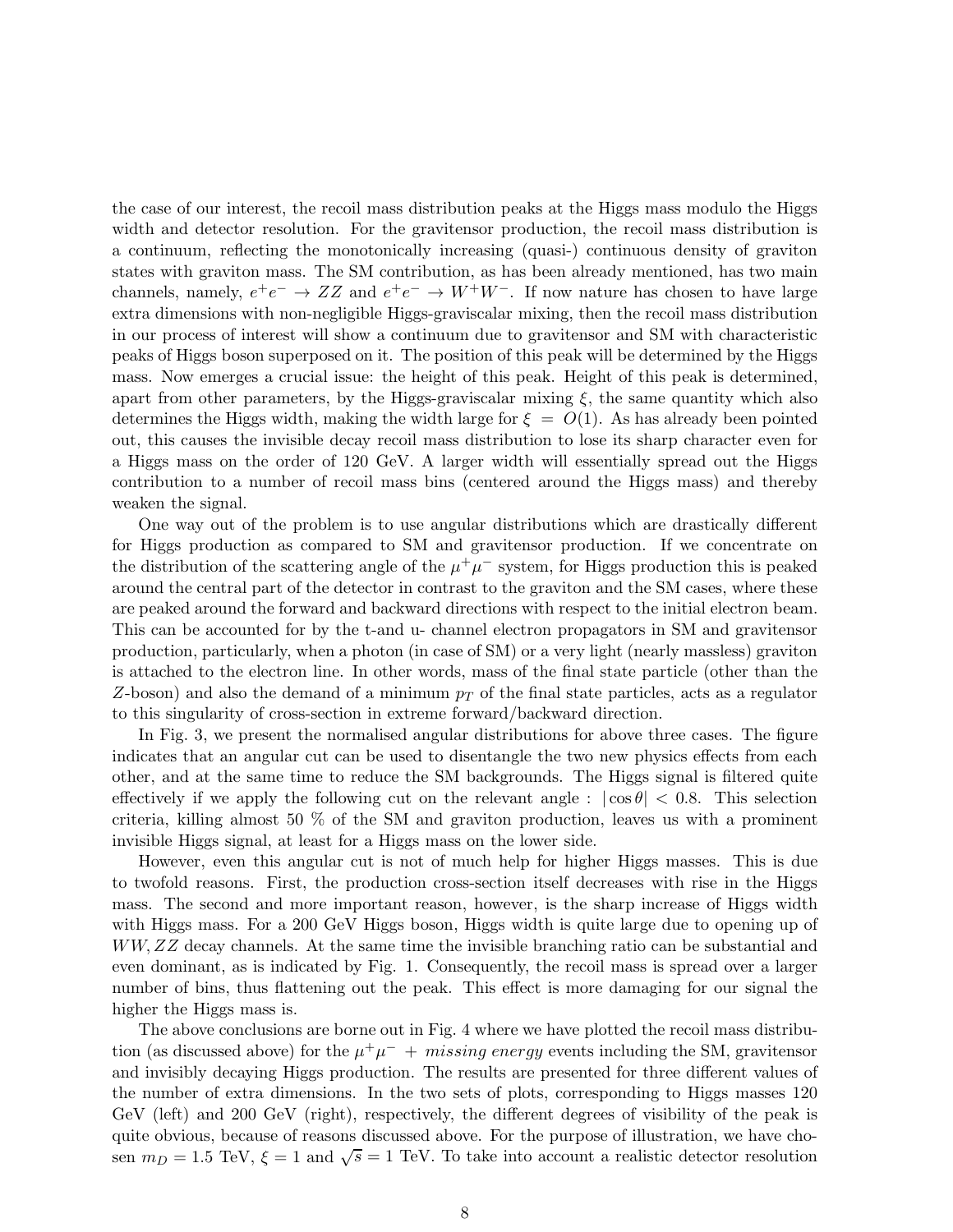

Figure 4: Recoil mass distribution for invisible Higgs for different values of  $\delta$ , superposed over the SM and gravitensor contributions, for  $m_D = 1.5$  TeV and  $\xi = 1$ .

we have assumed a Gaussian spreading of muon energy:  $\Delta E/E = 0.15/\sqrt{E} + 0.01$  [14]. The visibility of the peak for the lower Higgs mass is largely due to the angular cut. For a heavier Higgs, however, reconstruction of the peak appears to be difficult.

The visibility of the proposed signal depends on the relative rates of the invisible Higgs decay channel and the SM and gravitensor continuum channels. The standard procedure in such a situation is to compare the number of Higgs signal events to the square root of the number of events coming from the 'background' in the particular mass bin, in which we see the peak. There are two caveats to this criteria. The number of background (and signal) events should be sufficiently large so that square root of this number represents  $1\sigma$  fluctuation of the background (in Gaussian statistics). Secondly, we also must know the absolute normalization of the background very well. While the first criterion can be satisfied with high luminosity, the second one, in our case, poses a problem. There is a part of the number of events coming from gravitensor production. This depends on unknown parameters like  $\delta$  and  $m_D$ , and thus is correlated with the number of signal (invisible Higgs) events via these parameters.

In Table 2, we present the cross-sections of  $\mu^+\mu^-$  missing momentum final state from three different sources separately. Instead of the total rates, the cross-sections in a particular mass bin (of width 10 GeV) are more appropriate for our discussion and have been presented in the tables. We choose two different Higgs masses: 120 GeV and 200 GeV. Looking at the numbers in the table one can readily appreciate the smallness of gravitensor contributions to the relevant bins, in contrast to the SM contributions.

Let us make some further comments about the numbers in the table. The monotonic decrease of cross-sections (in a particular mass bin for a fixed value of  $m_D$  and  $s_{ee}$ ) with increasing values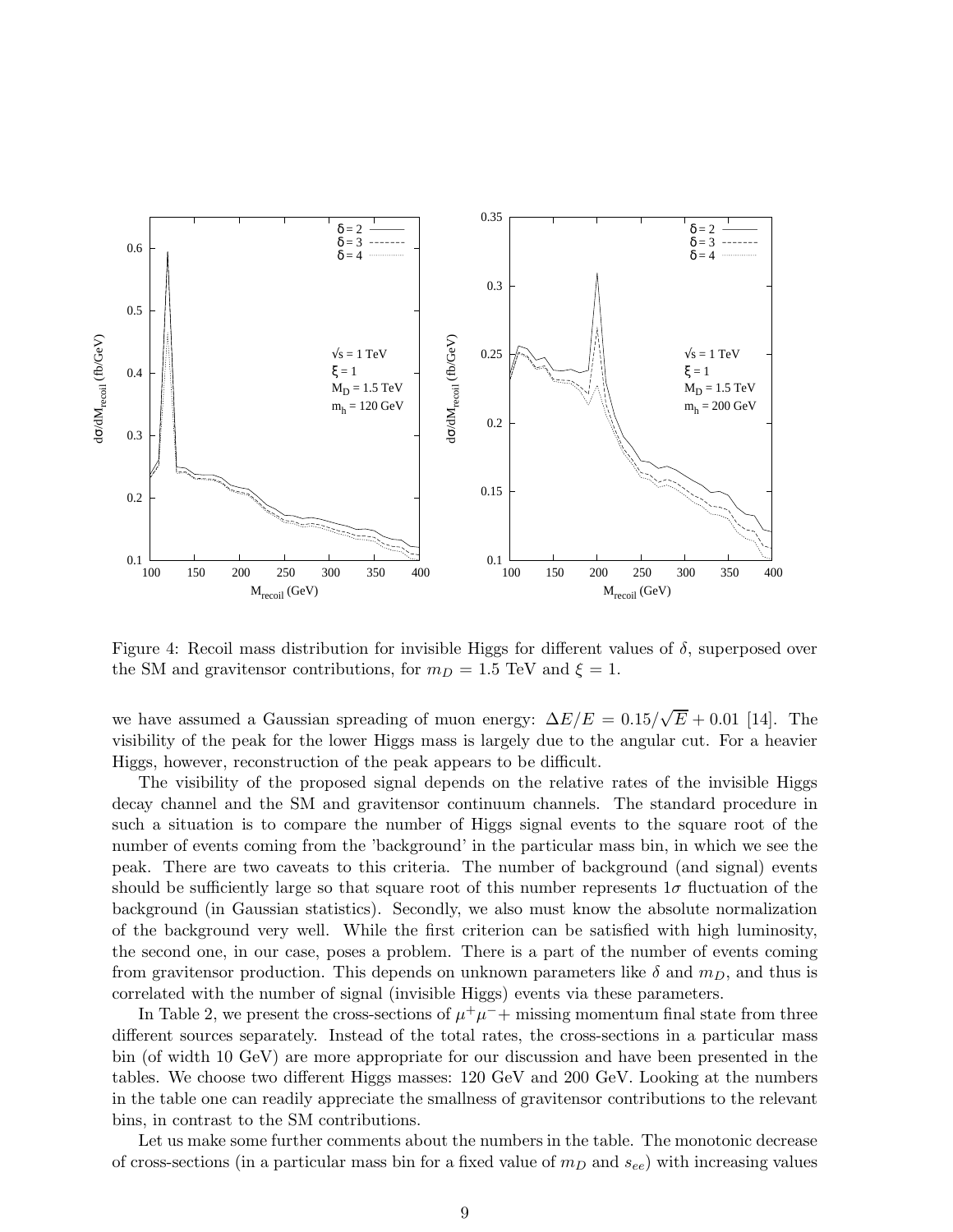of  $\delta$  for invisible Higgs  $^2$  and gravitensor is due to steady decrease of available number density of graviscalar/tensor states as pointed out earlier. Invisible Higgs cross-section also decreases with  $e^+e^-$  center-of-mass energy (compare any two corresponding entries for two tables). This can be accounted by the s-channel propagators in the two contributing diagrams (Fig. 2). On the other hand, decrease of graviton (spin-2) contribution to mass bins is modest with center-of-mass energy. There are four graphs contributing to this spin-2 production (along with a Z-boson). The s-channel contribution goes down as usual when we go to a higher center of mass energy. This fall is somehow compensated by a four-point contact graph and we are left with a modest decrement in the cross-section with  $e^+e^-$  center-of-mass energy. It is also to be noted that while the invisible Higgs contributions to the final state fall for higher center-of-mass energy, the gravitensor contribution remains practically unchanged. This is because the latter involves an integration over the entire tower that is kinematically available, and a higher value of  $\sqrt{s}$ allows one to integrate over a bigger tower. For the invisible Higgs signal, however, this does not make any difference, since the dominant contribution there comes from that portion of the graviscalar tower which is close to the Higgs mass. Therefore, the signature of scalar-graviscalar mixing stands out more prominently for a linear collider operating at 500 GeV than one at 1 TeV.

#### 4 Summary and conclusions

We have investigated the detection prospects of a Higgs boson that has mixing with a quasicontinuous tower of graviscalars in a scenario with large compact extra dimensions. This causes the Higgs to develop an invisible decay width. In the context of a linear  $e^+e^-$  collider, however, such invisibility brings in additional problems in reconstructing the Higgs boson as a recoil mass peak against an identified Higgs boson. This is because of (a) the simultaneous presence of graviton continuum production in association with a Z-boson, and (b) the broadening of the Higgs peak due to enhancement of the total effective decay width. We find that while a judicious angular cut partially alleviated the difficulty, the broadening of the peak remains a problem, particularly for  $m_H > 2m_W$ . Therefore, the search for a Higgs boson in a scenario of this kind, and more importantly, the detailed investigation of its properties, has wider ramification than an invisibly decaying Higgs envisioned in most other models.

When this work was nearing its completion, a corresponding study in the context of LHC [15] appeared in the literature, where an attempt has been made to point out the detectability of a light invisible Higgs in the ADD-model hadron colliders in the gauge boson fusion channel. However, a complete answer is not yet available on whether continuum graviton production can be a problem here, too, since such production can take place even in gluon fusion. Therefore, our view is that a full estimate of direct gravitensor and graviscalar production rates giving rise to the same final states is required before a conclusion can be reached on the signature Higgsgraviscalar mixing. We are also aware of [16], where invisible Higgs in linear colliders has been considered for Z decaying to a quark pair. Again, the difficulties arising from direct graviton

<sup>&</sup>lt;sup>2</sup>The only exception is when going from  $\delta = 2$  to  $\delta = 3$  for  $m_h = 120$  GeV,  $\sqrt{s} = 1$  TeV, and  $m_D = 1.5$ TeV. The slightly decreasing cross section for this particular parameter set is due to the interplay of density of graviscalar states and a large portion of invisible Higgs partial width in the total width in Eq. (7).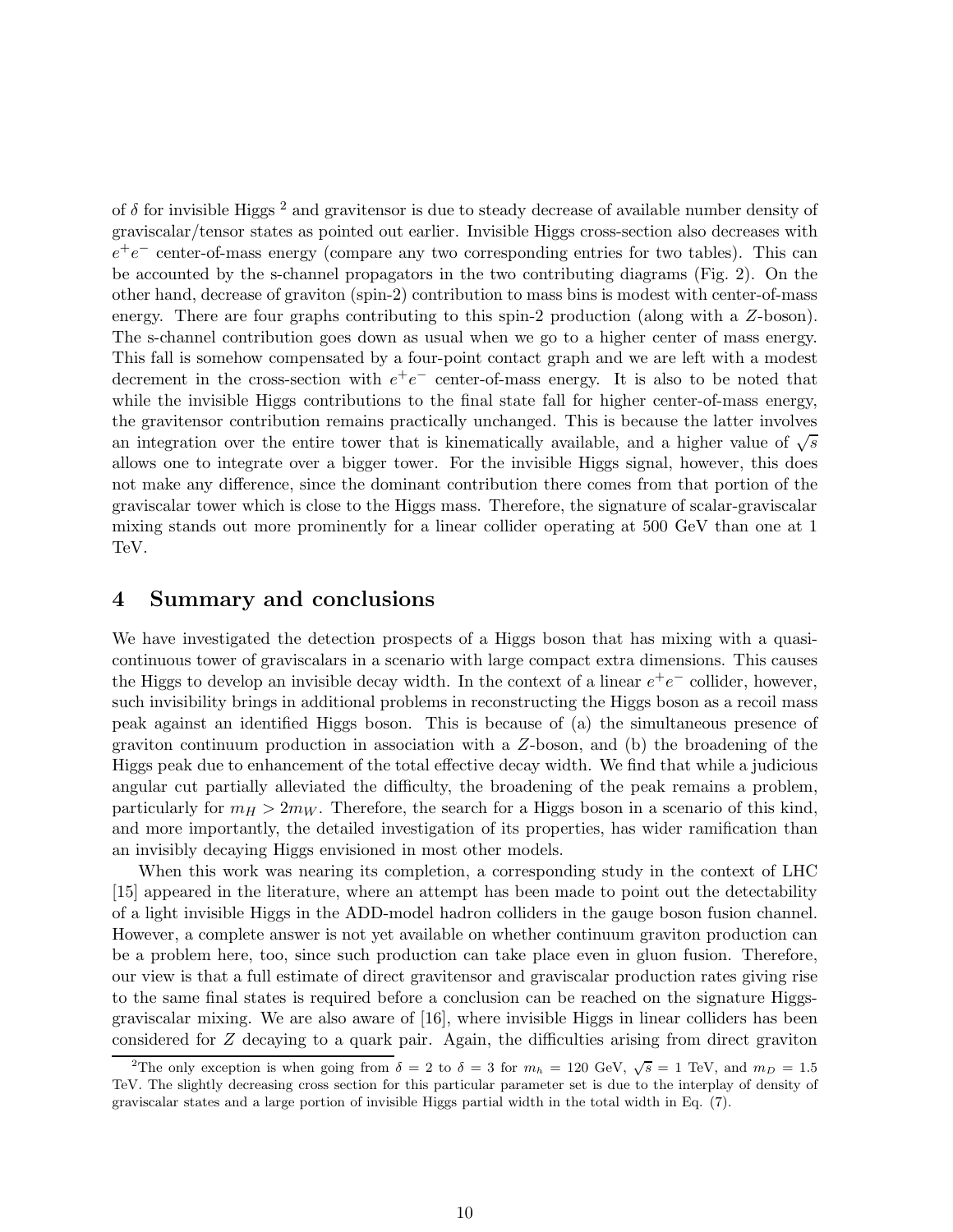| Cross-sections (fb) in bin of width 10 GeV; $\sqrt{s_{ee}} = 0.5$ TeV |         |                    |            |                      |                       |                      |                      |  |
|-----------------------------------------------------------------------|---------|--------------------|------------|----------------------|-----------------------|----------------------|----------------------|--|
| recoil                                                                |         | $m_D = 1.5$ TeV    |            |                      | $m_D = 3 \text{ TeV}$ |                      |                      |  |
| mass bin                                                              |         | $\delta = 2$       | $\delta=3$ | $\delta = 4$         | $\delta = 2$          | $\delta = 3$         | $\delta = 4$         |  |
|                                                                       | IH:     | 1.488              | 1.485      | 1.155                | 1.311                 | 0.592                | 0.075                |  |
| $120 \pm 5$                                                           | GT:     | $6.6\times10^{-3}$ | 0.001      | 0.0001               | $4.4\times10^{-4}$    | $3.3 \times 10^{-5}$ | $2 \times 10^{-6}$   |  |
| GeV                                                                   | SM:     | 1.95               | 1.95       | 1.95                 | 1.95                  | 1.95                 | 1.95                 |  |
|                                                                       | IH:     | 0.321              | 0.205      | 0.070                | 0.041                 | 0.009                | 0.001                |  |
| $200\,\pm\!5$                                                         | GT:     | 0.013              | 0.0036     | $7.4 \times 10^{-4}$ | $8.3 \times 10^{-4}$  | $1.1 \times 10^{-4}$ | $1.1 \times 10^{-5}$ |  |
| GeV                                                                   | SM:     | 0.873              | 0.873      | 0.873                | 0.873                 | 0.873                | 0.873                |  |
|                                                                       | $I H$ : | 0.067              | 0.059      | 0.035                | 0.011                 | 0.0037               | 0.00075              |  |
| $300\,\pm\!5$                                                         | GT:     | 0.0311             | 0.0125     | 0.0039               | $1.9\times10^{-3}$    | $3.9 \times 10^{-4}$ | $6.1 \times 10^{-5}$ |  |
| GeV                                                                   | SM:     | 0.297              | 0.297      | 0.297                | 0.297                 | 0.297                | 0.297                |  |

| Cross-sections (fb) in bin of width 10 GeV; $\sqrt{s_{ee}} = 1$ TeV |     |                         |                    |                      |                       |                      |                      |  |
|---------------------------------------------------------------------|-----|-------------------------|--------------------|----------------------|-----------------------|----------------------|----------------------|--|
| recoil                                                              |     | $m_D = 1.5 \text{ TeV}$ |                    |                      | $m_D = 3 \text{ TeV}$ |                      |                      |  |
| mass bin                                                            |     | $\delta = 2$            | $\delta = 3$       | $\delta = 4$         | $\delta=2$            | $\delta = 3$         | $\delta = 4$         |  |
|                                                                     | IH: | 0.341                   | 0.346              | 0.217                | 0.219                 | 0.093                | 0.011                |  |
| $120 \pm 5$                                                         | GT: | 0.0058                  | $9.2\times10^{-4}$ | $1.1 \times 10^{-4}$ | $3.6\times10^{-4}$    | $2.9 \times 10^{-5}$ | $1.8 \times 10^{-6}$ |  |
| GeV                                                                 | SM: | 0.247                   | 0.247              | 0.247                | 0.247                 | 0.247                | 0.247                |  |
|                                                                     | IH: | 0.093                   | 0.059              | 0.020                | 0.012                 | 0.0027               | 0.0003               |  |
| $200 \pm 5$                                                         | GT: | $9.8\times10^{-3}$      | 0.0028             | 0.0005               | $6.5 \times 10^{-4}$  | $8.7 \times 10^{-5}$ | $8.2 \times 10^{-6}$ |  |
| GeV                                                                 | SM: | 0.206                   | 0.206              | 0.206                | 0.206                 | 0.206                | 0.206                |  |
|                                                                     | IH: | 0.035                   | 0.03               | 0.018                | 0.006                 | 0.002                | 0.00038              |  |
| $300 \pm 5$                                                         | GT: | 0.016                   | 0.0065             | 0.0021               | $1.1 \times 10^{-3}$  | $2.0 \times 10^{-4}$ | $3.4 \times 10^{-5}$ |  |
| GeV                                                                 | SM: | 0.145                   | 0.145              | 0.145                | 0.145                 | 0.145                | 0.145                |  |

Table 2: Cross-sections in the relevant bins of recoil mass (of the system recoiling against  $\mu^+\mu^$ pair) for invisible Higgs (IH), gravitensor (GT) and the Standard Model (SM) for  $e^+e^-$  center of mass energy of 0.5 and 1 TeV. Entries in the left-most columns of each table indicate the central values and widths of the mass bins, we are interested. For IH, the central value of the recoil mass bin indicates the Higgs mass.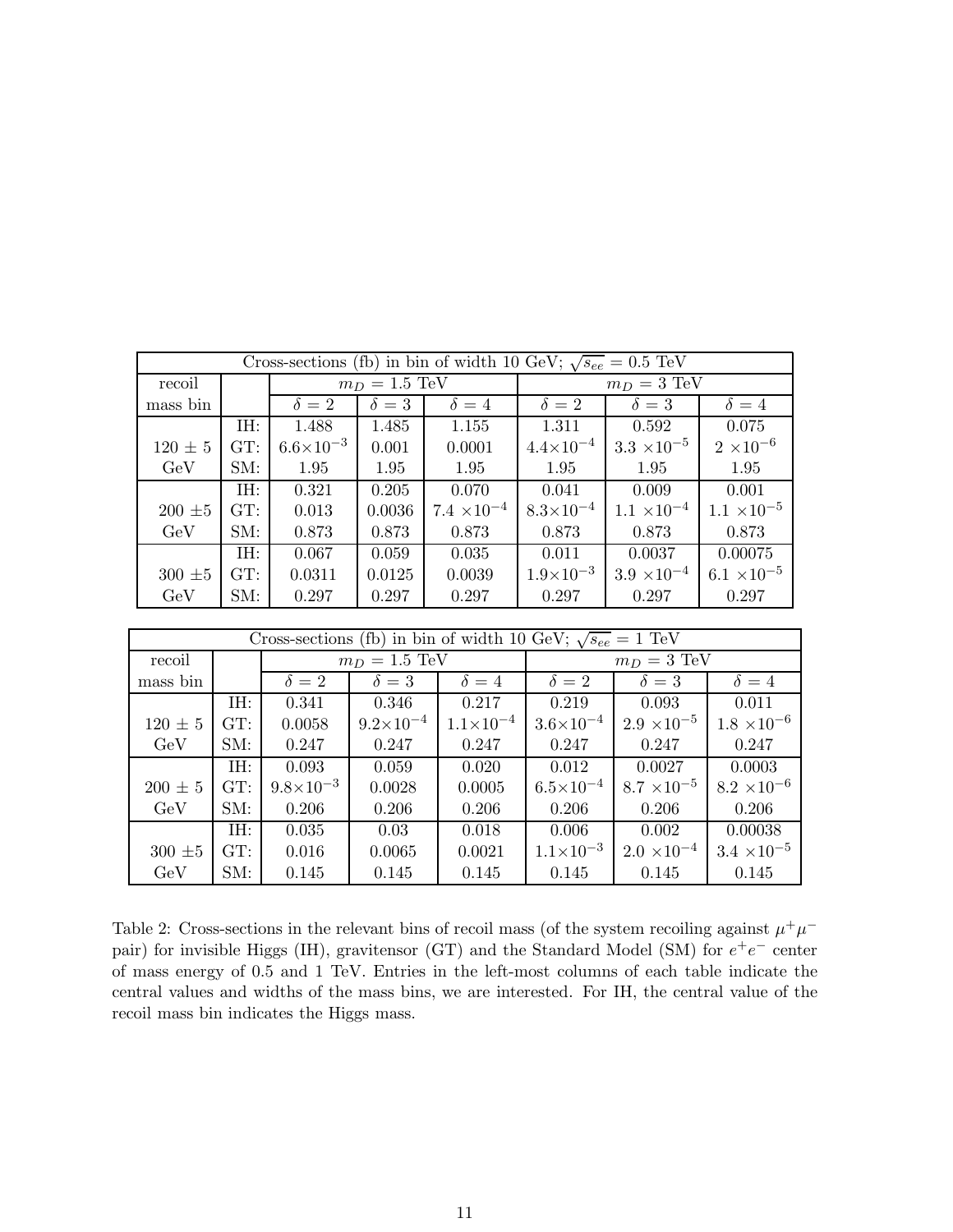production need to be addressed before reaching a verdict in such a study.

### Acknowledgments

AD, KH and JL thank the Academy of Finland (project numbers 48787, 104368, and 54023) for financial support. BM wishes to acknowledge the hospitality of Katri Huitu and the Helsinki Institute of Physics at the time when this work was initiated.

## References

- [1] R.E. Shrock, M. Suzuki, Phys. Lett. B110 (1982) 250; A.S. Joshipura, J.W.F. Valle, Nucl. Phys. B397 (1993) 105.
- [2] J.F. Gunion, Phys. Rev. Lett. 72 (1994) 199; S.G. Frederiksen, N. Johnson, G.L. Kane, J. Reid, Phys. Rev. D50 (1994) 4244.
- [3] O.J.P. Eboli, D. Zeppenfeld, Phys. Lett. B495 (2000) 147.
- [4] G. Belanger, F. Boudjema, F. Donato, R.M. Godbole, S. Rosier-Lees, Nucl. Phys. B581 (2000) 3; G. Belanger, F. Boudjema, A. Cottrant, R.M. Godbole, A. Semenov, Phys. Lett. B519 (2001) 93; K. Griest, H.E. Haber, Phys. Rev. D37 (1988) 719.
- [5] A. Joshipura, S.D. Rindani, Phys. Rev. Lett. 69 (1992) 3269; A. Datta, A. Raychaudhuri, Phys. Rev. D57 (1998) 2940.
- [6] D. Choudhury, D.P. Roy, Phys. Lett. B322 1994) 368; R.M. Godbole, M. Guchait, K. Mazumdar, S. Moretti, D.P. Roy, Phys. Lett. B571 (2003) 184.
- [7] G.F. Giudice, R. Rattazzi and J.D. Wells, Nucl. Phys. B595 (2001) 250.
- [8] N. Arkani-Hamed, S. Dimopoulos, G. Dvali, J. March-Russell, Phys. Rev. D65 (2002) 024032; S. Martin, J.D. Wells, Phys. Rev. D60 (1999) 035006; N.G. Deshpande, D.K. Ghosh, Phys. Lett. B567 (2003) 235.
- [9] N. Arkani-Hamed, S. Dimopoulous and G. Dvali, Phys. lett. B429 (1998) 263; I. Antoniadis, N. Arkani-Hamed, S. Dimopoulos and G. R. Dvali, Phys. Lett. B436, (1998) 257
- [10] L. Randall and R. Sundrum, Phys. Rev. Lett. 83(1999) 3370; ibid 83 (1999) 4690.
- [11] T. Han, G.D. Kribs,B. McElrath, Phys. Rev. D64 (2001) 076003; M. Chaichian, A. Datta, K. Huitu, Z.-H. Yu, Phys. Lett. B524 (2002) 161; J.L. Hewett, T.G. Rizzo, JHEP 0308 (2003) 028; D. Dominici, B. Grzadkowski, J.F. Gunion, M. Toharia, Nucl. Phys. B671 (2003) 243; K. Cheung, C.S. Kim, J.-H. Song, Phys. Rev. D67 (2003) 075017; hep-ph/0311295; A. Datta, K. Huitu, Phys. Lett. B578 (2004) 376.
- [12] The LEP working group for Higgs boson studies, LHWG Note 2001-06, hep-ex/0107032.
- [13] M. Spira, P. Zerwas, hep-ph/9803257.